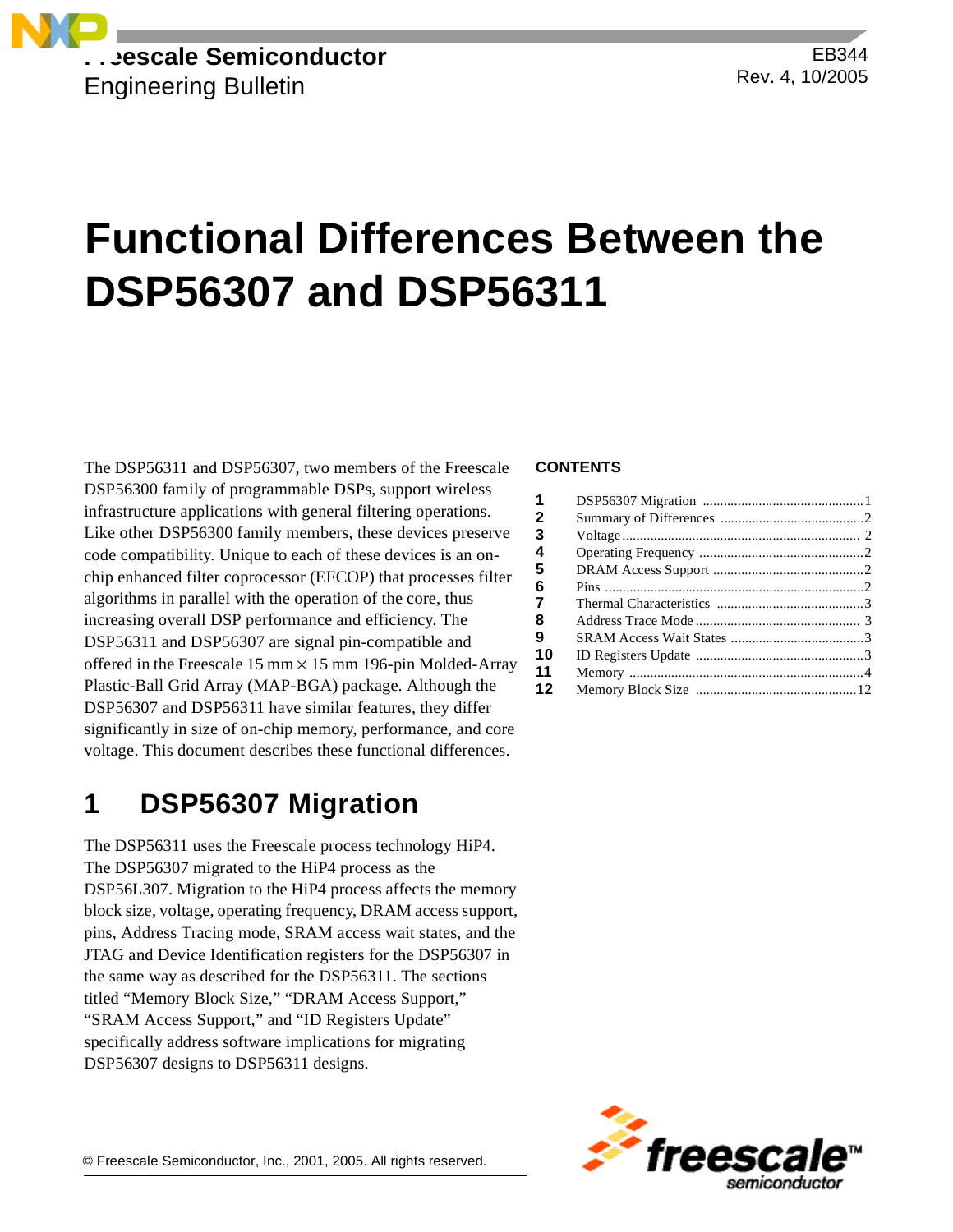

**Summary of Differences**

# **2 Summary of Differences**

**[Table 1](#page-1-0)** summarizes the differences between the DSP56307 and the DSP56311 presented in this document.

<span id="page-1-0"></span>

| <b>Feature</b>                                | <b>DSP56307</b>                                                                                                   | <b>DSP56311</b>                                                                                                    |
|-----------------------------------------------|-------------------------------------------------------------------------------------------------------------------|--------------------------------------------------------------------------------------------------------------------|
| Voltage                                       | 2.5v +/- 0.2v (core and internal PLL)                                                                             | 1.8v +/- 0.1v (core and internal PLL)                                                                              |
| <b>Operating Frequency</b>                    | 100 MHz (maximum frequency)                                                                                       | 150 MHz (maximum frequency)                                                                                        |
| <b>DRAM Access Support</b>                    | Supported at 100 MHz                                                                                              | Not supported above 100 MHz                                                                                        |
| <b>Pins</b>                                   | <b>CLKOUT and BCLK functional</b>                                                                                 | CLKOUT and BCLK not functional above 100<br>MHz                                                                    |
| <b>Thermal Characteristics</b>                | Lower $\theta_{IA}$ and $\theta_{JC}$ values due to larger<br>die size compared to the DSP56311                   | Higher $\theta_{IA}$ and $\theta_{IC}$ values due to smaller die<br>size compared to the DSP56307                  |
| <b>Address Trace Mode</b>                     | Supported                                                                                                         | Not supported above 100 MHz                                                                                        |
| <b>SRAM Access Wait States</b>                | • Accesses at 1 wait state and above<br>• No trailing wait states for Bus Control<br>Register wait states 2 and 3 | • Accesses at 2 wait states and above<br>• One trailing wait state for Bus Control<br>Register wait states 2 and 3 |
| <b>JTAG and Device ID Registers</b><br>Update | JTAG and Device ID registers information<br>specific to the DSP56307                                              | JTAG and Device ID registers information<br>specific to the DSP56311                                               |
| Memory                                        | 64 K $\times$ 24-bit on-chip RAM                                                                                  | 128 K $\times$ 24-bit on-chip RAM                                                                                  |
| Internal Memory Block Size                    | $256 \times 24$ -bit words                                                                                        | $1024 \times 24$ -bit words                                                                                        |

**Table 1.** Summary of Differences Between DSP5307 and DSP56311

### **3 Voltage**

The DSP56311 and DSP56307 are dual-voltage devices. The DSP56311 core and internal PLL operate from a 1.8  $\pm$  0.1 V supply, while the DSP56307 core operates from a 2.5  $\pm$  0.2 V supply. The input/output pins on each device operate from an independent 3.3 V supply. Using a variable supply for the core voltage allows designers to use the same board design for either device.

# **4 Operating Frequency**

The maximum operating frequency for the DSP56311 is 150 MHz compared to 100 MHz for the DSP56307.

The DSP56311 is a fully static design and specified to operate down 0 Hz (DC). The device is characterized at minimum frequencies approaching 0 Hz.

# **5 DRAM Access Support**

DRAM accesses are not supported in the DSP56311 at 150 MHz. DRAM accesses are supported in the DSP56307 and the DSP56311 at 100 MHz.

### **6 Pins**

The Clock Output (CLKOUT) and Bus Clock (BCLK and BCLK) pins are not functional in the DSP56311 above 100 MHz. Data sheet tables and figures that reference these signals are modified accordingly.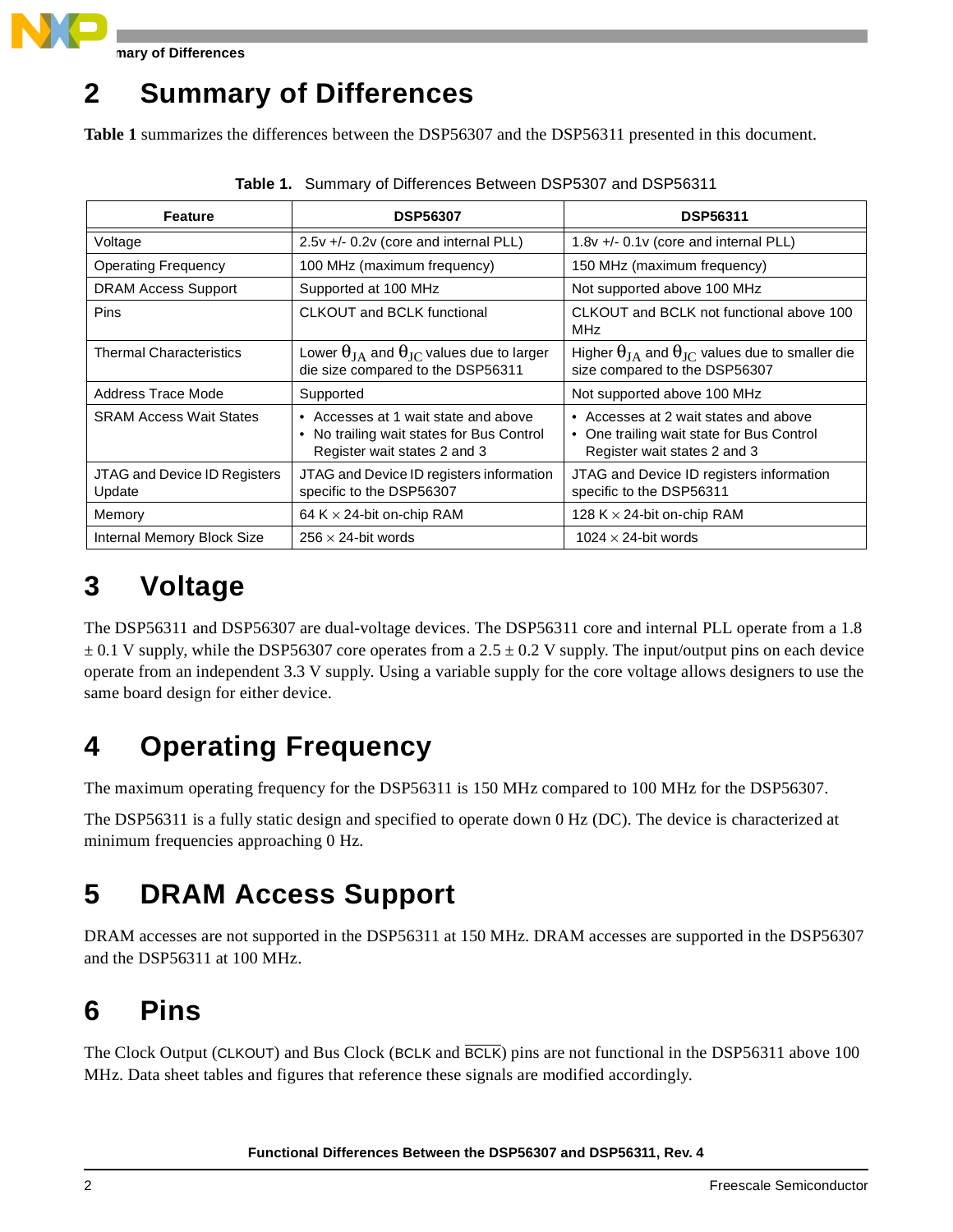**Thermal Characteristics**

The CLKOUT output pin provides a 50 percent duty cycle output clock synchronized to the internal processor clock when the Phase Lock Loop (PLL) is enabled and locked. Above 100 MHz, CLKOUT produces a low-amplitude waveform that is not guaranteed to be usable externally by other devices.

Several alternatives to using CLKOUT exist, such as enabling bus arbitration by setting the Asynchronous Bus Arbitration Enable Bit (ABE) in the Operating Mode register. When set, the ABE bit eliminates the setup and hold time requirements with respect to CLKOUT for BB and BG.

# **7 Thermal Characteristics**

Due to the smaller die size of the DSP56311 compared to the DSP56307, the  $\theta_{JA}$  and  $\theta_{JC}$  values for the DSP56311 are expected to increase by no more than 10°C/W and 5°C/W respectively. Preliminary thermal characteristics are available in the technical data sheet for the DSP56311.

### **8 Address Trace Mode**

The Address Trace mode is not supported in the DSP56311 above 100 MHz. When the Address Tracing Enable bit (ATE) in the Operating Mode register (OMR) is set in the DSP56307, Address Trace mode is enabled, allowing the user to determine the address of internal memory accesses. Specifically, when ATE is set, BCLK and BCLK serve as sampling signals and results in output of the memory access address on the address lines. Above 100 MHz in the DSP56311, no BCLK signal is available to initiate the sampling process, and the DSP does not output any addresses. Therefore, the Address Trace Mode is not functional because BCLK is not functional in the DSP56311 above 100 MHz. The ATE bit in the OMR of the DSP56311 is reserved when operating above 100 MHz.

# **9 SRAM Access Wait States**

The data sheet for the DSP56311 specifies SRAM accesses at 2 wait states and above instead of 1 wait state and above as specified for the DSP56307. In addition, the Bus Control Register wait states 2 and 3 have one trailing wait state in the DSP56311 compared to no trailing wait states for the Bus Control Register wait states 2 and 3 in the DSP56307. **[Table 2](#page-2-0)** shows the number of additional trailing wait states associated with wait states in the Bus Control Register for the DSP56307 and the DSP56311.

<span id="page-2-0"></span>

| <b>DSP56307</b>                                          |                                                  | <b>DSP56311</b>                                          |                                                  |  |  |
|----------------------------------------------------------|--------------------------------------------------|----------------------------------------------------------|--------------------------------------------------|--|--|
| <b>Wait States in the Bus</b><br><b>Control Register</b> | <b>Additional Trailing Wait</b><br><b>States</b> | <b>Wait States in the Bus</b><br><b>Control Register</b> | <b>Additional Trailing Wait</b><br><b>States</b> |  |  |
| $1 - 3$                                                  |                                                  | $2 - 7$                                                  |                                                  |  |  |
| $4 - 7$                                                  |                                                  |                                                          |                                                  |  |  |
| > 8                                                      |                                                  | > ୪                                                      |                                                  |  |  |

| <b>Table 2.</b> Additional Trailing Wait States |  |  |
|-------------------------------------------------|--|--|
|                                                 |  |  |

# **10 ID Registers Update**

The DSP56300 core provides a dedicated user-accessible test access port (TAP) based on the *IEEE 1149.1 Standard Test Access Port and Boundary Scan Architecture*. With the IDCODE instruction, a user can determine from the TAP ID Register information about the manufacturer, part number, and version of a board component. The ID register will be updated to reflect information specific to the DSP56311.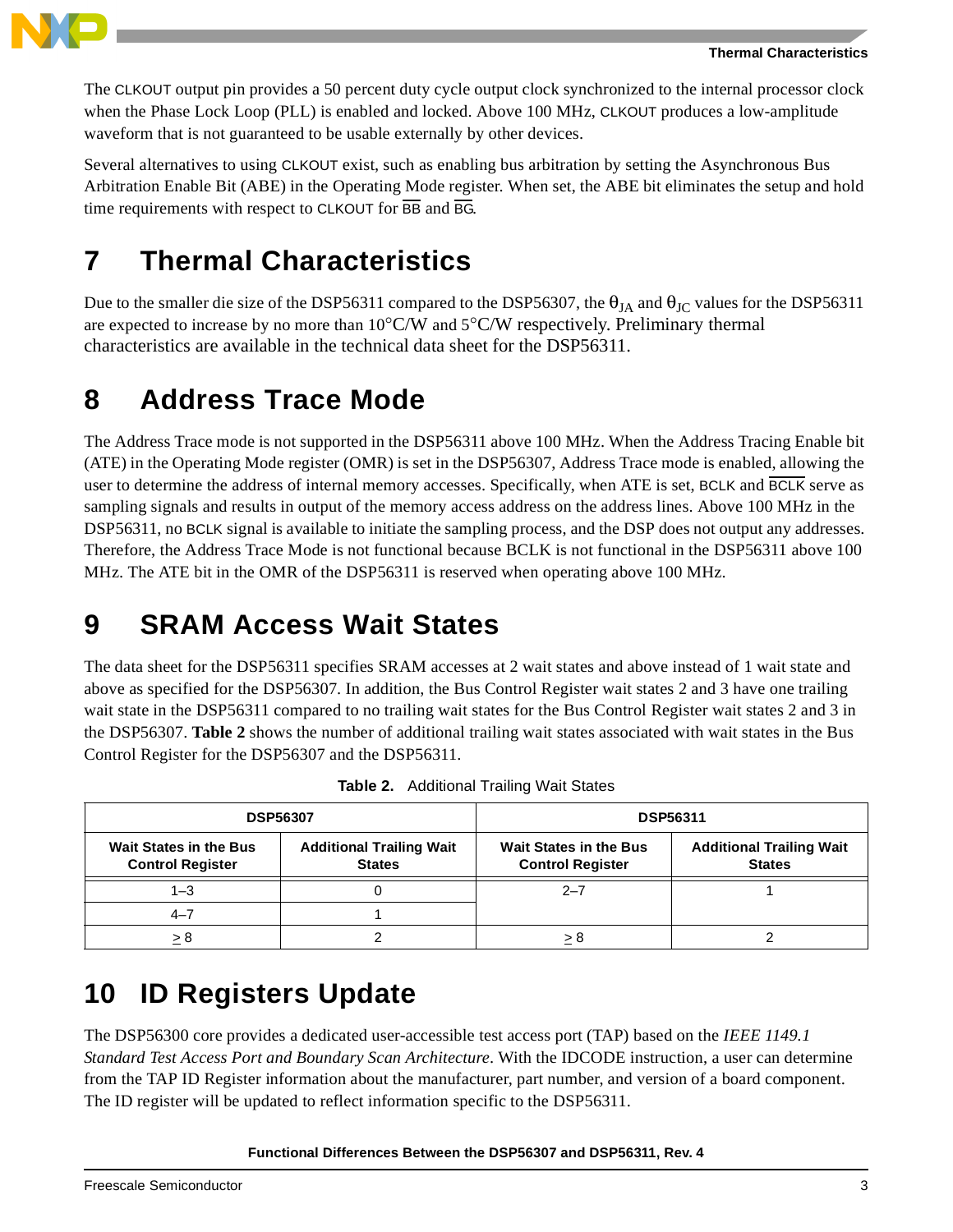

The Device Identification register (IDR) is a 24-bit, read-only factory-programmed register that identifies DSP56300 family members. It specifies the derivative number and revision number of the device. This information is used in testing or by software. The IDR was updated to reflect information specific to the DSP56311.

### **11 Memory**

ory

The DSP56311 has a total of 128 K  $\times$  24-bit on-chip RAM compared to the 64 K  $\times$  24-bit on-chip RAM of the DSP56307. In both devices, RAM is partitioned into program memory space (P), and X and Y data memory space. The program memory space (P) includes internal Program RAM, an internal Instruction Cache (that behaves as Program RAM when the cache is disabled or reassigned to external program RAM when cache is enabled), a boot program ROM, and an optional off-chip memory expansion. The data memory space is divided into X data memory and Y data memory in order to work with the two address arithmetic logic units (ALUs) and to feed two operands simultaneously to the data ALU. Each data memory space includes internal RAM and optional off-chip memory expansion. **[Figure 1](#page-3-0)** shows the default memory block diagram for the DSP56307. **[Figure 2](#page-3-1)** shows the default memory block diagram for the DSP56311.



**Figure 1.** DSP56307 Memory Block Diagram

<span id="page-3-0"></span>



<span id="page-3-1"></span>The size of partitions between Program and Data on-chip RAM depends on the settings of two bits:

- *Cache Enable bit (CE) in the Status Register*. When the CE bit is set, the Instruction Cache is enabled and the lowest 1 K of Program RAM is reserved as Instruction Cache.
- *Memory Switch Mode bit (MS bit 7 in the Operating Mode Register)*. When the MS bit is set, Memory Switch Mode is enabled, and portions of the internal X and Y data memory become part of the on-chip internal Program RAM.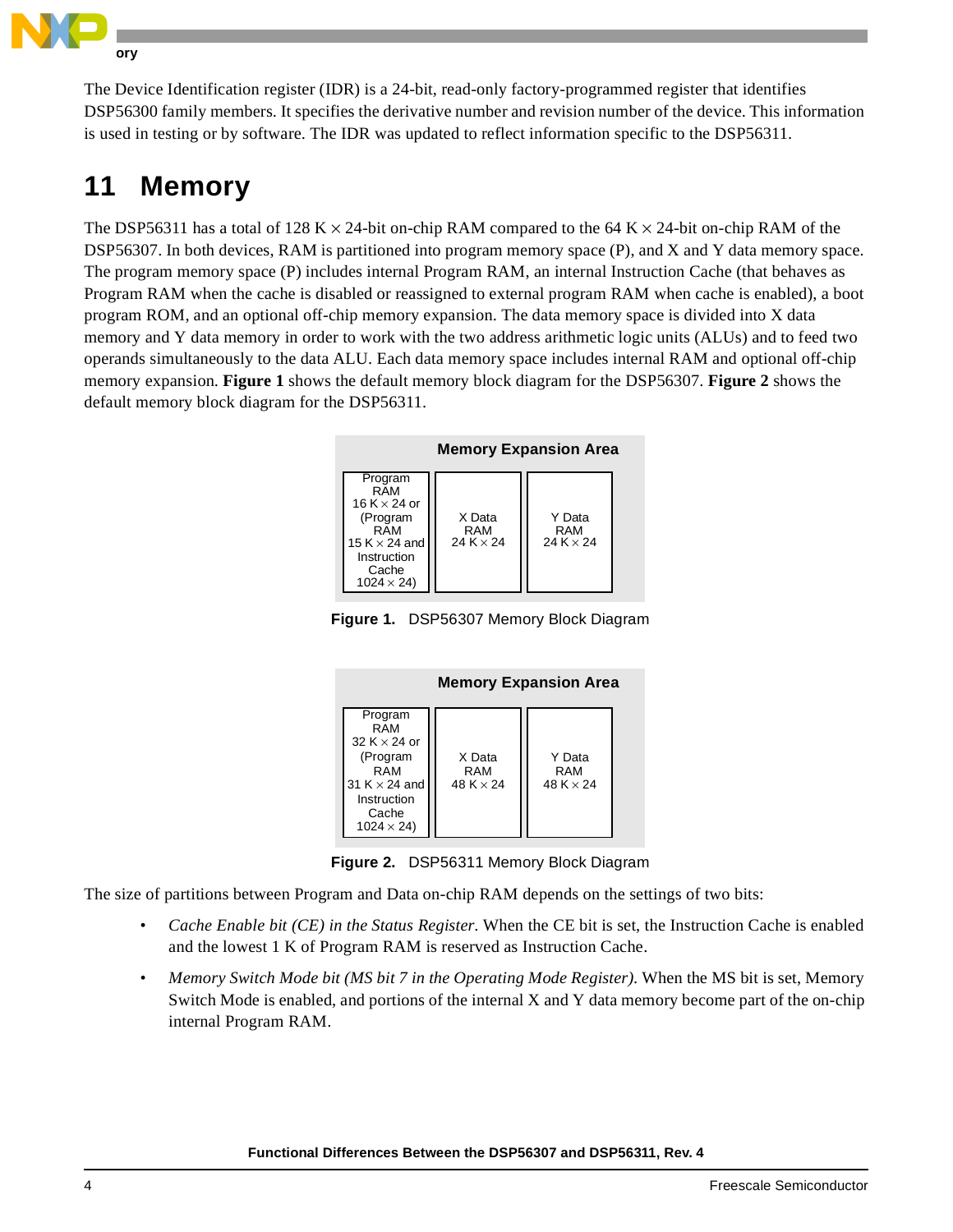

The amount of X and Y data memory that becomes part of program RAM depends on two additional bits, the Memory Switch Configuration bits (MSW[1–0], bits 14–13 in the Operating Mode Register). The MSW bits define four different size portions of X and Y data memory that become part of the internal program RAM. **[Table 3](#page-4-0)** (DSP56307) and **[Table 4](#page-4-1)** (DSP56311) show partitioning of on-chip RAM in the DSP56307 and DSP56311 relative to these bit settings.

<span id="page-4-0"></span>

| Program RAM<br><b>Size</b> | <b>Instruction</b><br><b>Cache Size</b>                                                        | X Data RAM<br>Size*  | Y Data RAM<br>Size*  | <b>Instruction</b><br>Cache (CE) | <b>Switch</b><br>Mode<br>(MS) | MSW <sub>1</sub> | <b>MSWO</b> |  |  |
|----------------------------|------------------------------------------------------------------------------------------------|----------------------|----------------------|----------------------------------|-------------------------------|------------------|-------------|--|--|
| 16 K $\times$ 24-bit       | 0                                                                                              | 24 K $\times$ 24-bit | 24 K $\times$ 24-bit | disabled                         | disabled                      | 0/1              | 0/1         |  |  |
| 15 K $\times$ 24-bit       | $1024 \times 24$ -bit                                                                          | 24 K $\times$ 24-bit | 24 K $\times$ 24-bit | enabled                          | disabled                      | 0/1              | 0/1         |  |  |
| 48 K $\times$ 24-bit       | 0                                                                                              | 8 K $\times$ 24-bit  | 8 K $\times$ 24-bit  | disabled                         | enabled                       | 0                | 0           |  |  |
| 47 K $\times$ 24-bit       | $1024 \times 24$ -bit                                                                          | 8 K $\times$ 24-bit  | 8 K $\times$ 24-bit  | enabled                          | enabled                       | $\Omega$         | $\Omega$    |  |  |
| 40 K $\times$ 24-bit       | 0                                                                                              | 12 K $\times$ 24-bit | 12 K $\times$ 24-bit | disabled                         | enabled                       | 0                |             |  |  |
| 39 K $\times$ 24-bit       | $1024 \times 24$ -bit                                                                          | 12 K $\times$ 24-bit | 12 K $\times$ 24-bit | enabled                          | enabled                       | 0                |             |  |  |
| 32 K $\times$ 24-bit       | 0                                                                                              | 16 K $\times$ 24-bit | 16 K $\times$ 24-bit | disabled                         | enabled                       | 1                | $\Omega$    |  |  |
| 31 K $\times$ 24-bit       | $1024 \times 24$ -bit                                                                          | 16 K $\times$ 24-bit | 16 K $\times$ 24-bit | enabled                          | enabled                       | 1                | $\Omega$    |  |  |
| 24 K $\times$ 24-bit       | 0                                                                                              | 20 K $\times$ 24-bit | 20 K $\times$ 24-bit | disabled                         | enabled                       | 1                |             |  |  |
| 23 K $\times$ 24-bit       | $1024 \times 24$ -bit                                                                          | 20 K $\times$ 24-bit | 20 K $\times$ 24-bit | enabled                          | enabled                       | 1                |             |  |  |
|                            | *Includes 4 K $\times$ 24-bit shared memory (that is, memory shared by the core and the EFCOP) |                      |                      |                                  |                               |                  |             |  |  |

**Table 3.** DSP56307 Switch Memory Configuration

**Table 4.** DSP56311 Switch Memory Configuration

<span id="page-4-1"></span>

| <b>Program RAM</b><br>Size | <b>Instruction</b><br><b>Cache Size</b>                                                         | X Data RAM<br>Size*  | Y Data RAM<br><b>Instruction</b><br>Size*<br>Cache (CE) |          | <b>Switch</b><br>Mode<br>(MS) | <b>MSW1</b> | <b>MSW0</b> |  |  |
|----------------------------|-------------------------------------------------------------------------------------------------|----------------------|---------------------------------------------------------|----------|-------------------------------|-------------|-------------|--|--|
| 32 K $\times$ 24-bit       | 0                                                                                               | 48 K $\times$ 24-bit | 48 K $\times$ 24-bit                                    | disabled | disabled                      | 0/1         | 0/1         |  |  |
| 31 K $\times$ 24-bit       | $1024 \times 24$ -bit                                                                           | 48 K $\times$ 24-bit | 48 K $\times$ 24-bit                                    | enabled  | disabled                      | 0/1         | 0/1         |  |  |
| 96 K $\times$ 24-bit       | 0                                                                                               | 16 K $\times$ 24-bit | 16 K $\times$ 24-bit                                    | disabled | enabled                       | 0           | $\Omega$    |  |  |
| 95 K $\times$ 24-bit       | $1024 \times 24$ -bit                                                                           | 16 K $\times$ 24-bit | 16 K $\times$ 24-bit                                    | enabled  | enabled                       | 0           | $\Omega$    |  |  |
| 80 K $\times$ 24-bit       | $\Omega$                                                                                        | 24 K $\times$ 24-bit | 24 K $\times$ 24-bit                                    | disabled | enabled                       | 0           | 1           |  |  |
| 79 K $\times$ 24-bit       | $1024 \times 24$ -bit                                                                           | 24 K $\times$ 24-bit | 24 K $\times$ 24-bit                                    | enabled  | enabled                       | 0           |             |  |  |
| 64 K $\times$ 24-bit       | 0                                                                                               | 32 K $\times$ 24-bit | 32 K $\times$ 24-bit                                    | disabled | enabled                       | 1           | $\Omega$    |  |  |
| 63 K $\times$ 24-bit       | $1024 \times 24$ -bit                                                                           | 32 K $\times$ 24-bit | 32 K $\times$ 24-bit                                    | enabled  | enabled                       | 1           | $\Omega$    |  |  |
| 48 K $\times$ 24-bit       | 0                                                                                               | 40 K $\times$ 24-bit | 40 K $\times$ 24-bit                                    | disabled | enabled                       | 1           |             |  |  |
| 47 K $\times$ 24-bit       | $1024 \times 24$ -bit                                                                           | 40 K $\times$ 24-bit | 40 K $\times$ 24-bit                                    | enabled  | enabled                       | 1           |             |  |  |
|                            | *Includes 10 K $\times$ 24-bit shared memory (that is, memory shared by the core and the EFCOP) |                      |                                                         |          |                               |             |             |  |  |

**[Table 5](#page-4-2)** (DSP56307) and **[Table 6](#page-5-0)** (DSP56311) specify the address ranges directly affected by the switch operation.

**Table 5.** DSP56307 Space and Address Mapping in Memory Switch Mode

<span id="page-4-2"></span>

| No Switch<br>$(MS = 0)$ | <b>Switch</b><br>$(MS = 1)$ | <b>Affected Switch Configuration</b><br>$(MSW[1-0]$ bits when $MS = 1$ ) |  |  |
|-------------------------|-----------------------------|--------------------------------------------------------------------------|--|--|
| X:\$2000-\$2FFF         | P:\$B000-\$BFFF             | MSW[1–0] = 00                                                            |  |  |
| Y:\$2000-\$2FFF         | P:\$A000-\$AFFF             | $MSWI-0 = 00$                                                            |  |  |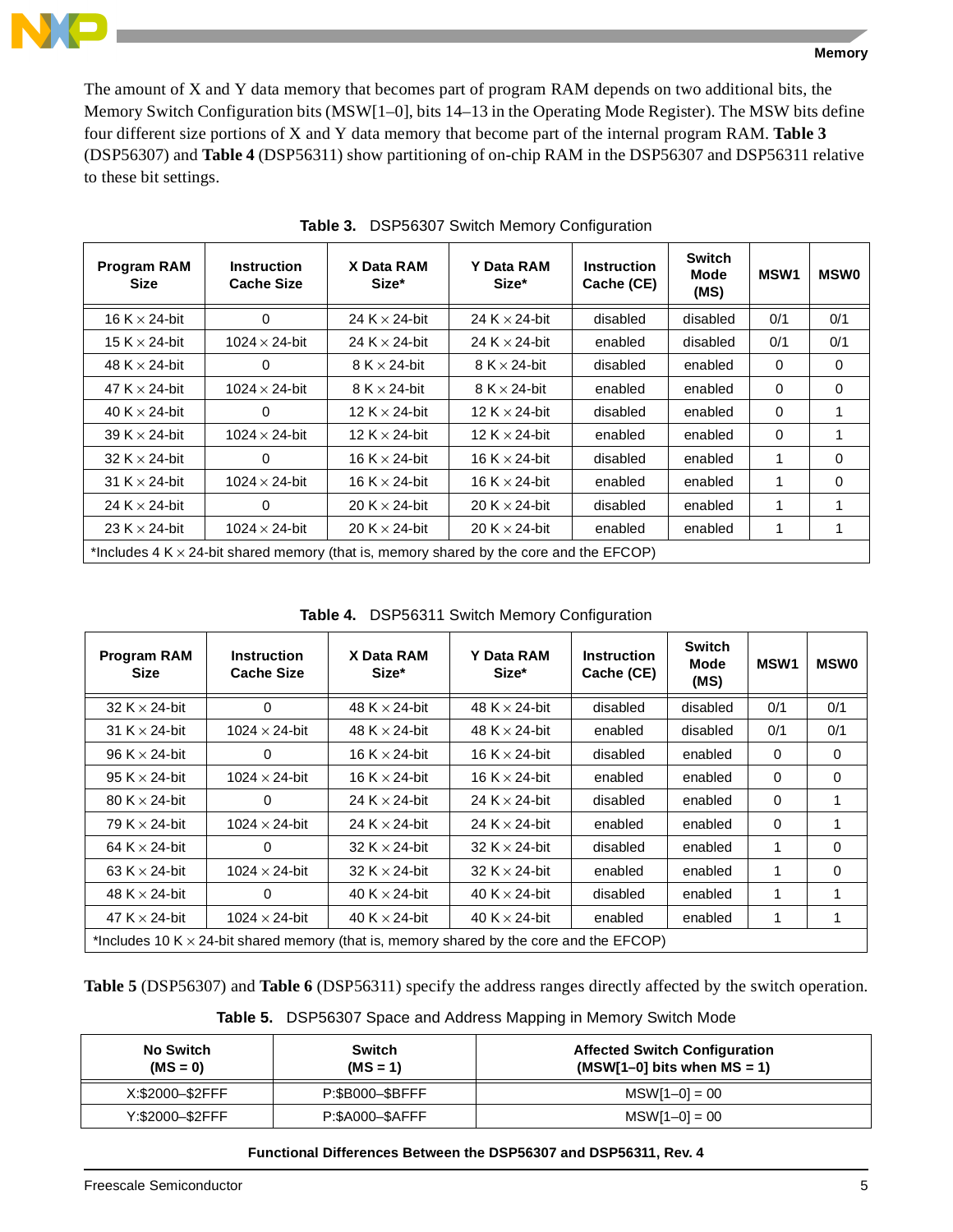

ory

| <b>Switch</b><br>$(MS = 1)$ | <b>Affected Switch Configuration</b><br>$(MSW[1-0]$ bits when $MS = 1$ ) |
|-----------------------------|--------------------------------------------------------------------------|
| P:\$9000-\$9FFF             | $MSW[1-0] = 00$ or 01                                                    |
| P:\$8000-\$8FFF             | $MSW[1-0] = 00$ or 01                                                    |
| P:\$7000-\$7FFF             | $MSW[1-0] = 00$ or 01 or 10                                              |
| P:\$6000-\$6FFF             | $MSW[1-0] = 00$ or 01 or 10                                              |
| P:\$5000-\$5FFF             | $MSW[1-0] = 00$ or 01 or 10 or 11                                        |
| P:\$4000-\$4FFF             | $MSW[1-0] = 00$ or 01 or 10 or 11                                        |
|                             |                                                                          |

**Table 5.** DSP56307 Space and Address Mapping in Memory Switch Mode (Continued)

**Table 6.** DSP56311 Space and Address Mapping in Memory Switch Mode

<span id="page-5-0"></span>

| <b>No Switch</b><br><b>Switch</b><br>$(MS = 1)$<br>$(MS = 0)$ |                   | <b>Affected Switch Configuration</b><br>$(MSW[1-0]$ bits when $MS = 1$ ) |
|---------------------------------------------------------------|-------------------|--------------------------------------------------------------------------|
| X:\$4000-\$5FFF                                               | P:\$16000-\$17FFF | $MSW[1-0] = 00$                                                          |
| Y:\$4000-\$5FFF                                               | P:\$14000-\$15FFF | $MSW[1-0] = 00$                                                          |
| X:\$6000-\$7FFF                                               | P:\$12000-\$13FFF | $MSW[1-0] = 00$ or 01                                                    |
| Y:\$6000-\$7FFF                                               | P:\$10000-\$11FFF | $MSW[1-0] = 00$ or 01                                                    |
| X:\$8000-\$9FFF                                               | P:\$E000-\$FFFF   | $MSW[1-0] = 00$ or 01 or 10                                              |
| Y:\$8000-\$9FFF                                               | P:\$C000-\$DFFF   | $MSW[1-0] = 00$ or 01 or 10                                              |
| X:\$A000-\$BFFF<br>P:\$A000-\$BFFF                            |                   | $MSW[1-0] = 00$ or 01 or 10 or 11                                        |
| Y:\$A000-\$BFFF                                               | P:\$8000-\$9FFF   | $MSW[1-0] = 00$ or 01 or 10 or 11                                        |

**[Figure 3](#page-5-1)** shows a memory map configuration of Program Memory switching for the DSP56307. **[Figure 4](#page-6-0)** shows a memory map configuration of Program Memory switching for the DSP56311.

<span id="page-5-1"></span>

**Figure 3.** DSP56307 Program Memory Switching Configuration

\*The lowest 1 K addressed by Program Memory is internal if  $CE = 0$  and external if  $CE = 1$ .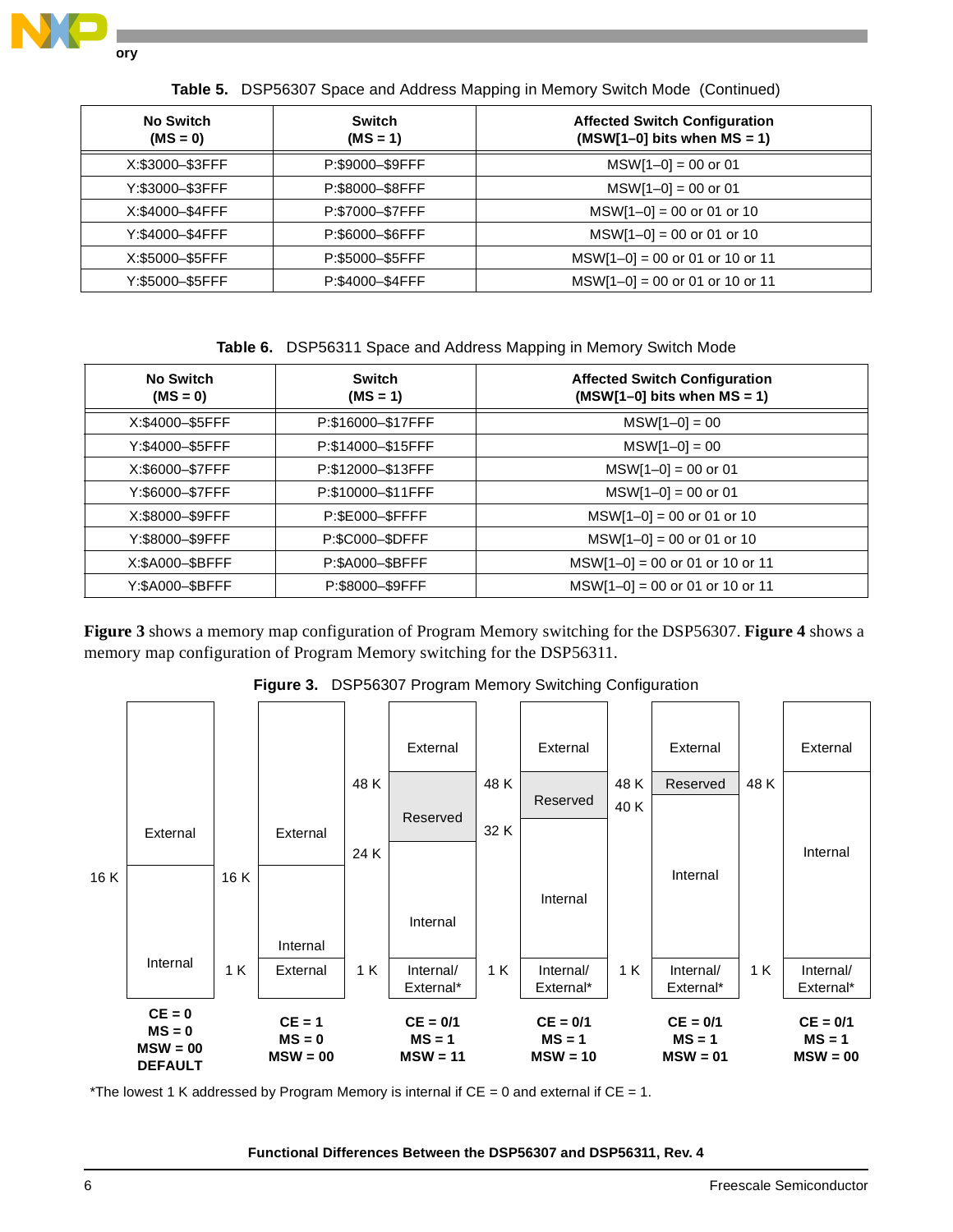

<span id="page-6-0"></span>

**Figure 4.** DSP56311 Program Memory Switching Configuration

<span id="page-6-1"></span>**[Figure 5](#page-6-1)** shows a memory map configuration of X and Y Data Memory switching for the DSP56307. **[Figure 6](#page-7-0)** shows a memory map configuration of X and Y Data Memory switching for the DSP56311.

|      | External                                               |      | External                             |      | External                             |      | External                             |      | External                             |
|------|--------------------------------------------------------|------|--------------------------------------|------|--------------------------------------|------|--------------------------------------|------|--------------------------------------|
| 24 K |                                                        | 24 K | Reserved                             | 24 K |                                      | 24 K |                                      | 24 K |                                      |
|      |                                                        | 20 K |                                      |      | Reserved                             |      | Reserved                             |      |                                      |
|      | Internal                                               |      |                                      | 16 K |                                      | 12K  |                                      |      | Reserved                             |
|      |                                                        |      | Internal                             |      | Internal                             |      |                                      | 8 K  |                                      |
|      |                                                        |      |                                      |      |                                      |      | Internal                             |      |                                      |
|      |                                                        |      |                                      |      |                                      |      |                                      |      | Internal                             |
| 4 K  |                                                        | 4 K  |                                      | 4 K  |                                      | 4 K  |                                      | 4 K  |                                      |
|      | Shared                                                 |      | Shared                               |      | Shared                               |      | Shared                               |      | Shared                               |
|      | $CE = 0/1$<br>$MS = 0$<br>$MSW = 00$<br><b>Default</b> |      | $CE = 0/1$<br>$MS = 1$<br>$MSW = 11$ |      | $CE = 0/1$<br>$MS = 1$<br>$MSW = 10$ |      | $CE = 0/1$<br>$MS = 1$<br>$MSW = 01$ |      | $CE = 0/1$<br>$MS = 1$<br>$MSW = 00$ |

**Figure 5.** DSP56307 X and Y Data Memory Switching Configuration

<sup>\*</sup>The lowest 1 K addressed by Program Memory is internal if  $CE = 0$  and external if  $CE = 1$ .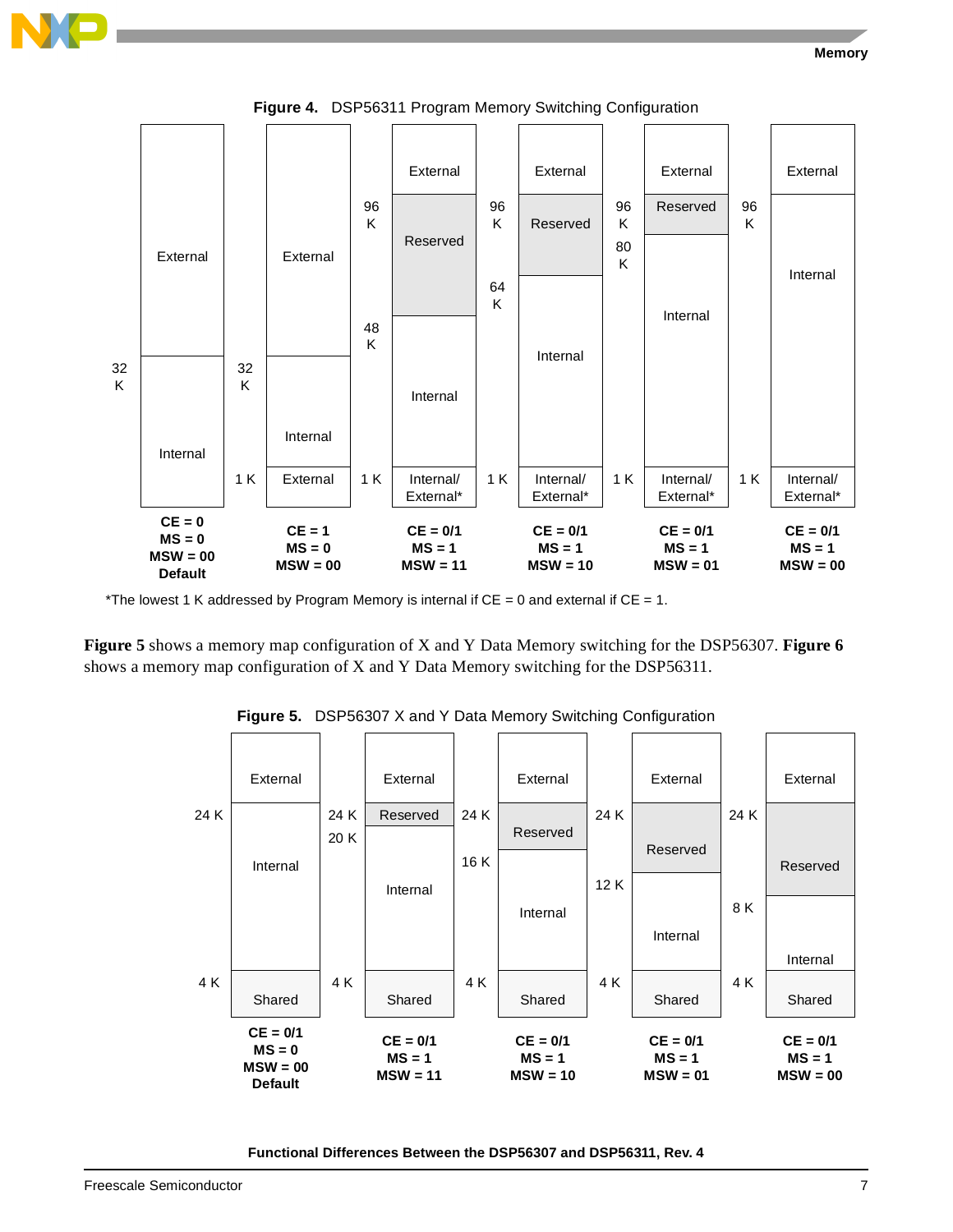<span id="page-7-0"></span>



**Figure 6.** DSP56311 X and Y Data Memory Switching Configurations

Sixteen-bit Compatibility mode also affects the memory configuration for these devices. The following figures show the effect of Sixteen-bit Compatibility mode on the memory map.



**Figure 7.** DSP56307 Memory Map—MS = 0 and  $SC = 0$ Memory Switch Mode Disabled, Sixteen-bit Compatibility Mode Disabled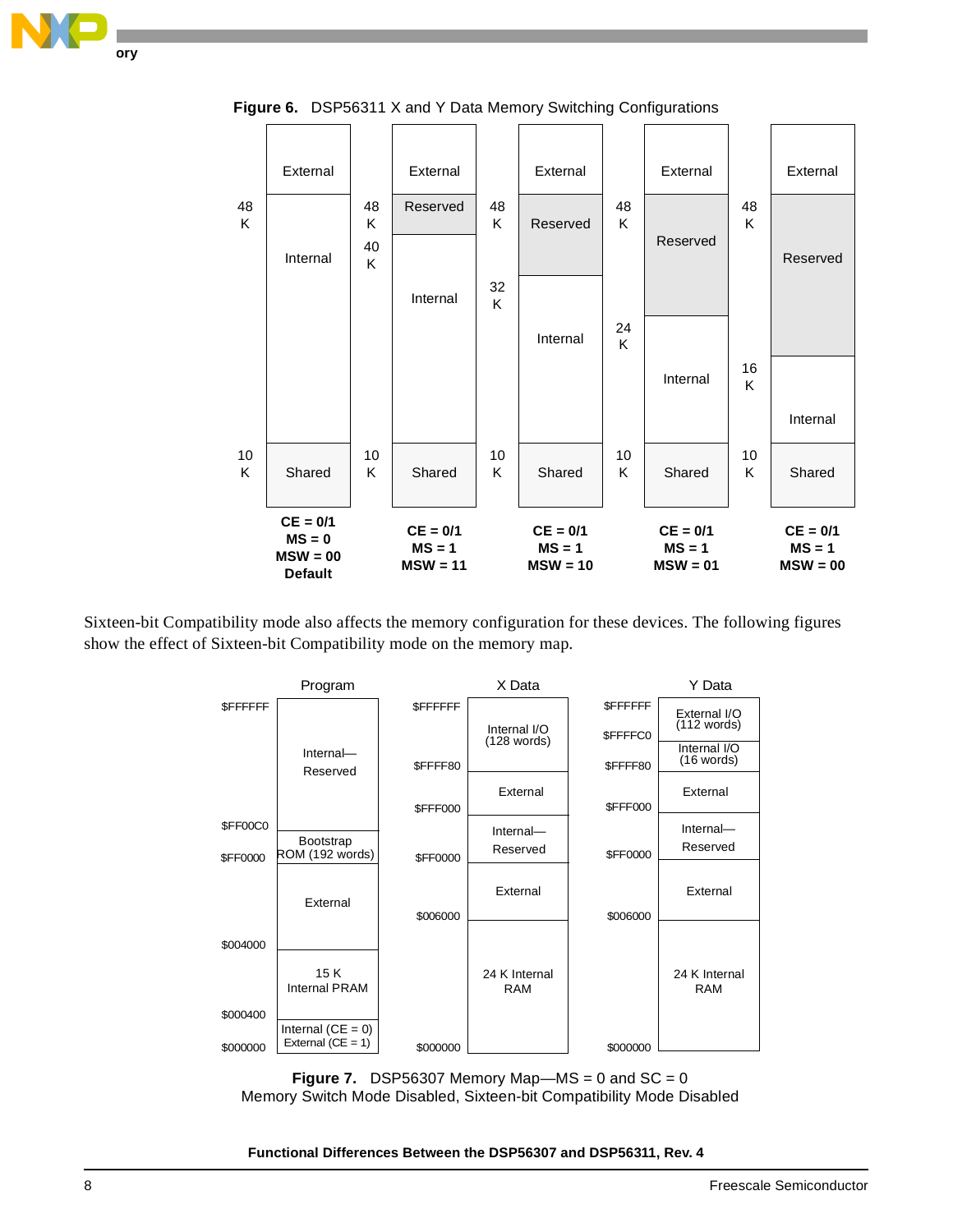

#### **Memory**







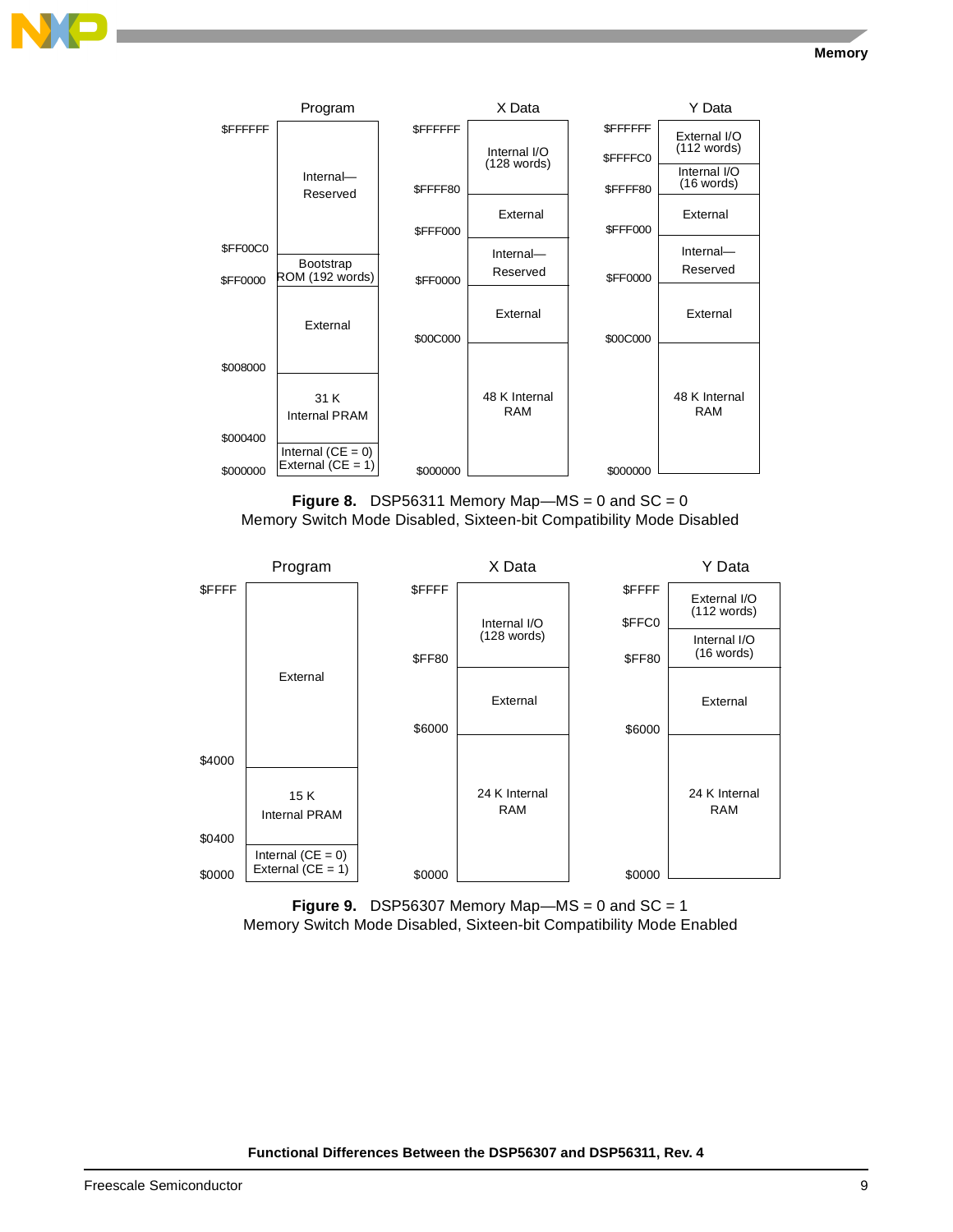

ory







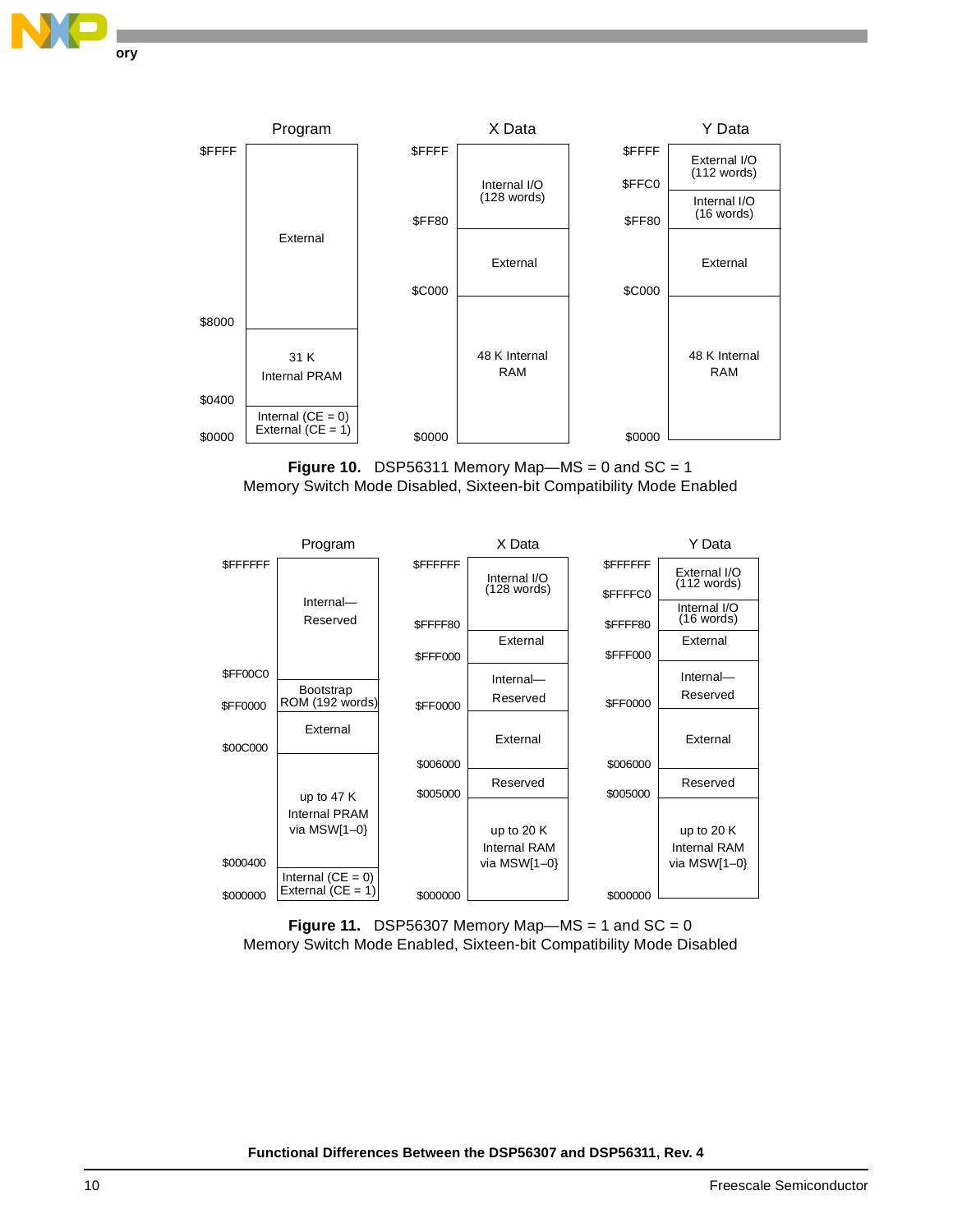

#### **Memory**







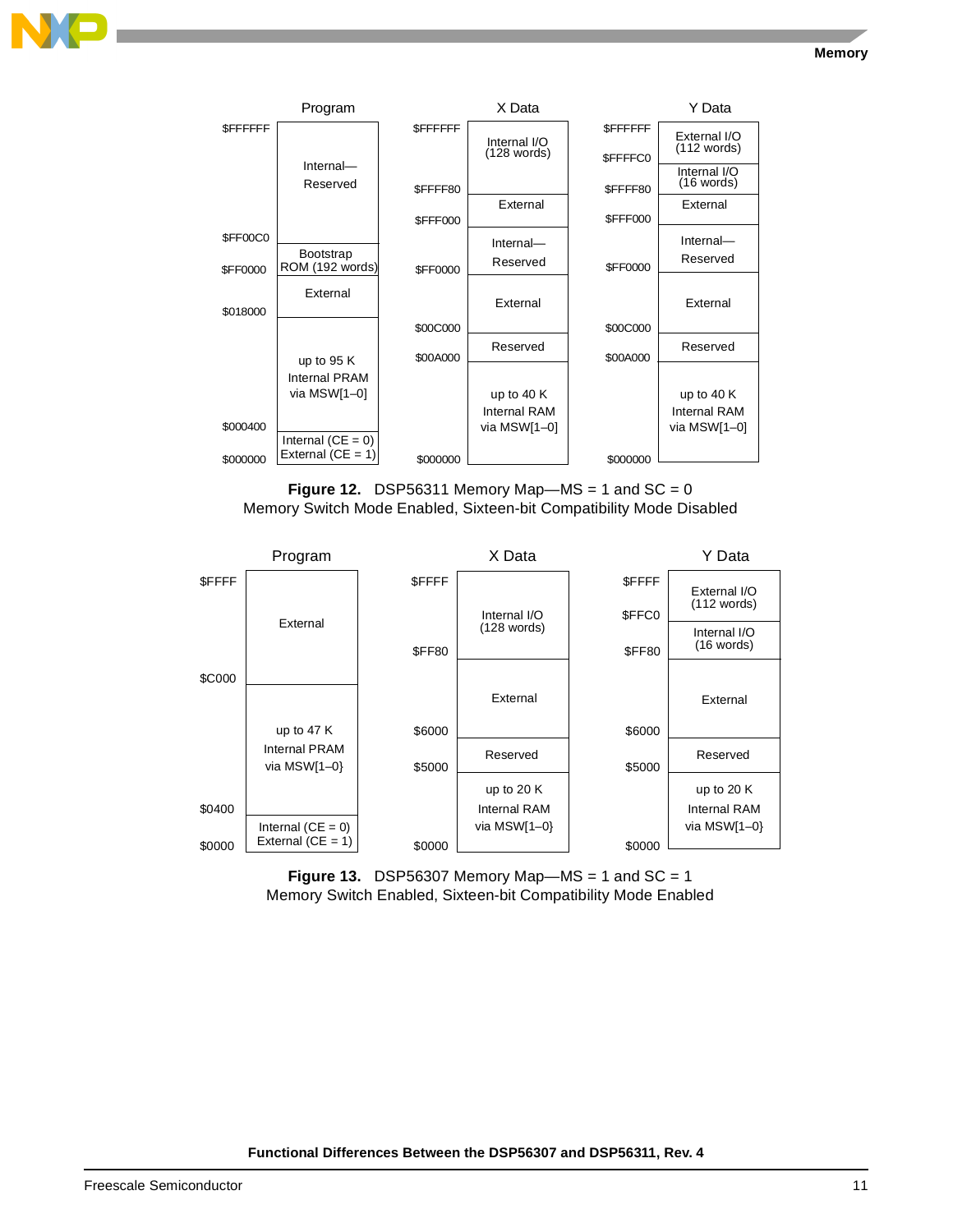



**Figure 14.** DSP56311 Memory Map—MS = 1 and SC = 1 Memory Switch Enabled, Sixteen-bit Compatibility Mode Enabled

### **12 Memory Block Size**

In the DSP56311, the internal memory block size is  $1024 \times 24$ -bit words compared to  $256 \times 24$ -bit words in the DSP56307. This change in size affects DMA/core contention and EFCOP/core contention.

In the DSP56307, the internal RAM is divided into 256-word blocks. A situation of contention exists if the core and DMA access the same block of 256 words. If both the core and DMA access the same block, then the core always has priority, and the DMA is delayed until a free slot is available. If the core and DMA access different blocks, they do not interfere with one another; each continues to operate at its maximum speed. Memory block boundaries are located at 256 word addresses.

This same situation applies to the DSP56311, except that contention exists if the core and DMA access the same block of 1024 words. Memory block boundaries are located at 1 K word addresses. To avoid DMA/core contention, DMA and core accesses must address different 1024-word blocks. **[Figure 15](#page-11-0)** shows two examples of core and DMA accesses to different 256-word blocks in the DSP56307 (no contention) and the resulting effect of these same accesses in the DSP56311.



<span id="page-11-0"></span>**Figure 15.** Memory Block Sizes and DMA/Core Accesses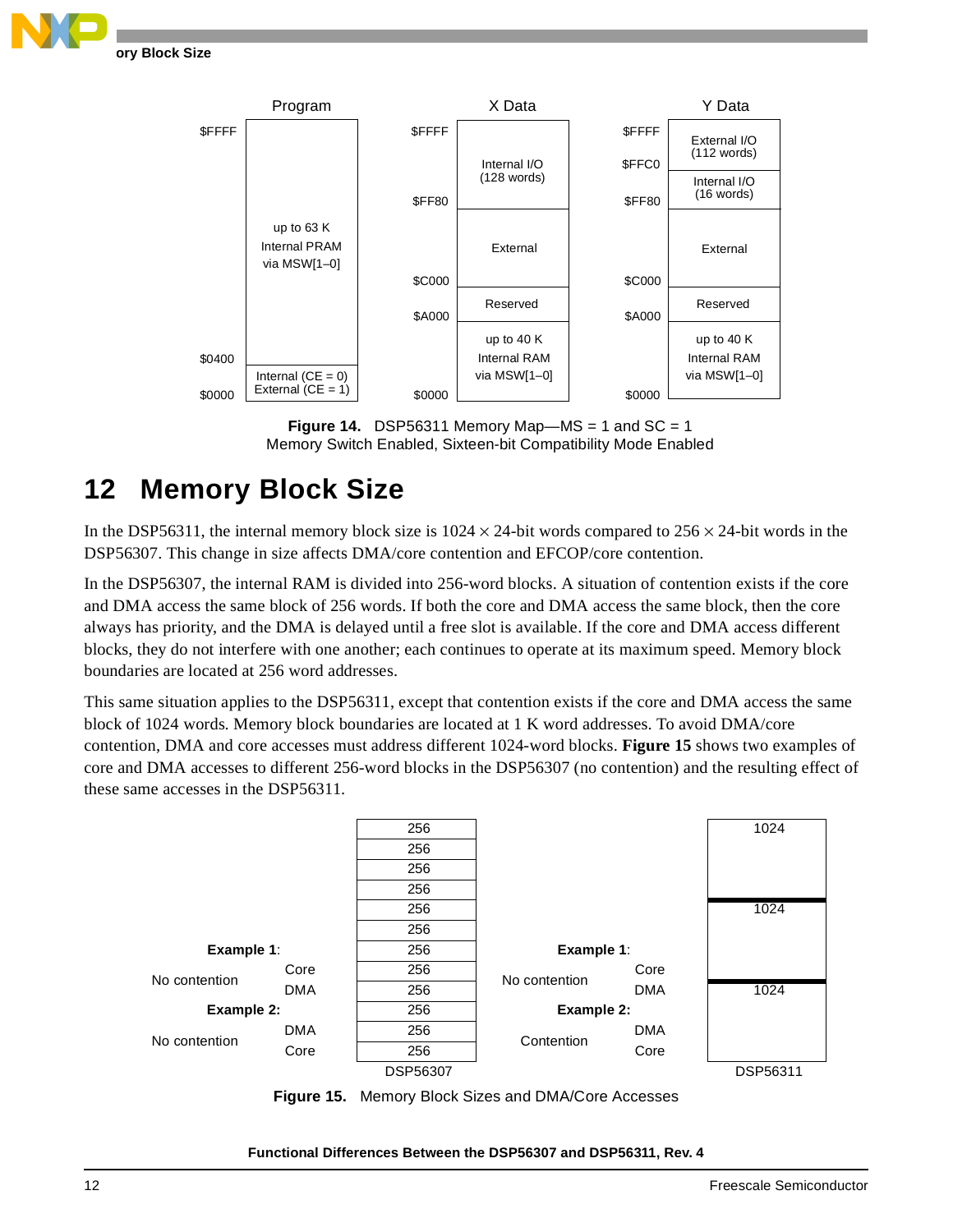

### **Memory Block Size**

The same change in block size applies to EFCOP/core contention. Unlike Core/DMA contention, EFCOP/core contention may result in faulty data output in the Filter Data Output Register. For the DSP56307, contention occurs if the EFCOP and core attempt to access the same 256 word block. For the DSP56311, contention occurs if the EFCOP and core attempt to access the same 1 K word block. Both the DSP56307 and DSP56311 include the Data/Coefficient Transfer Contention (FCONT) bit in the EFCOP Control Status Register. The FCONT bit allows programmers to detect when EFCOP/core contention occurs.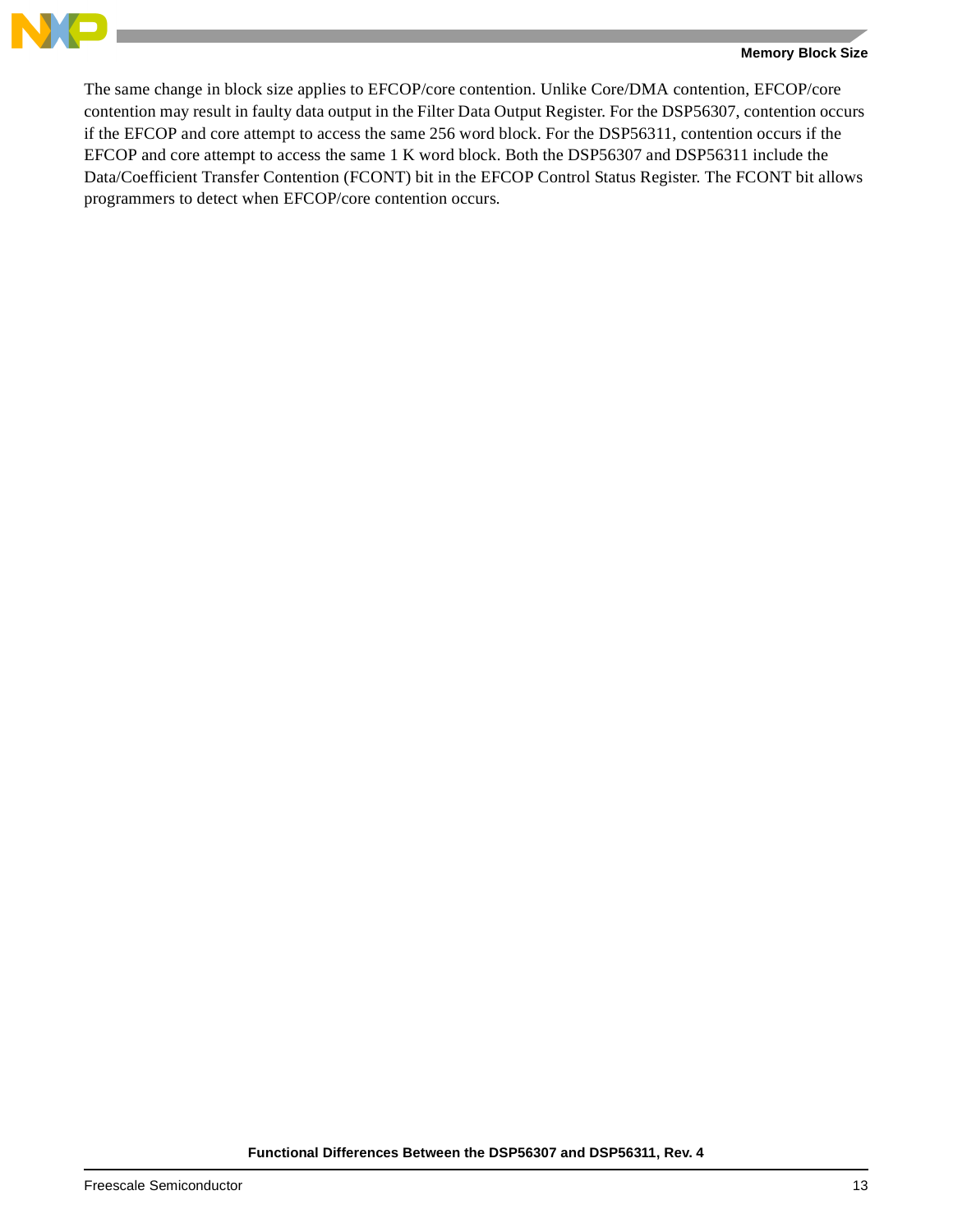

**Contract Contract Contract Contract** 

**Functional Differences Between the DSP56307 and DSP56311, Rev. 4**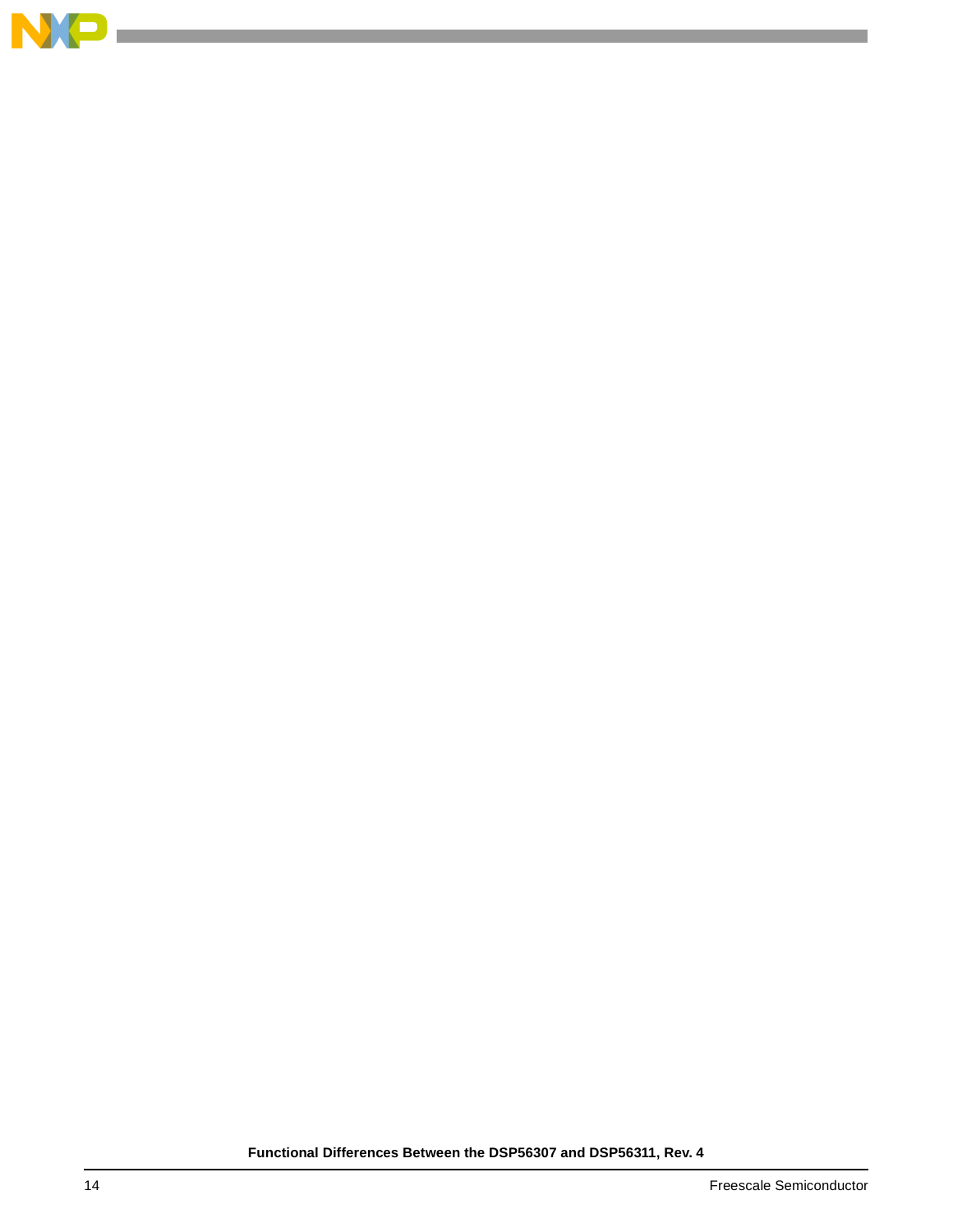

the control of the control of the control of the control of the control of the control of